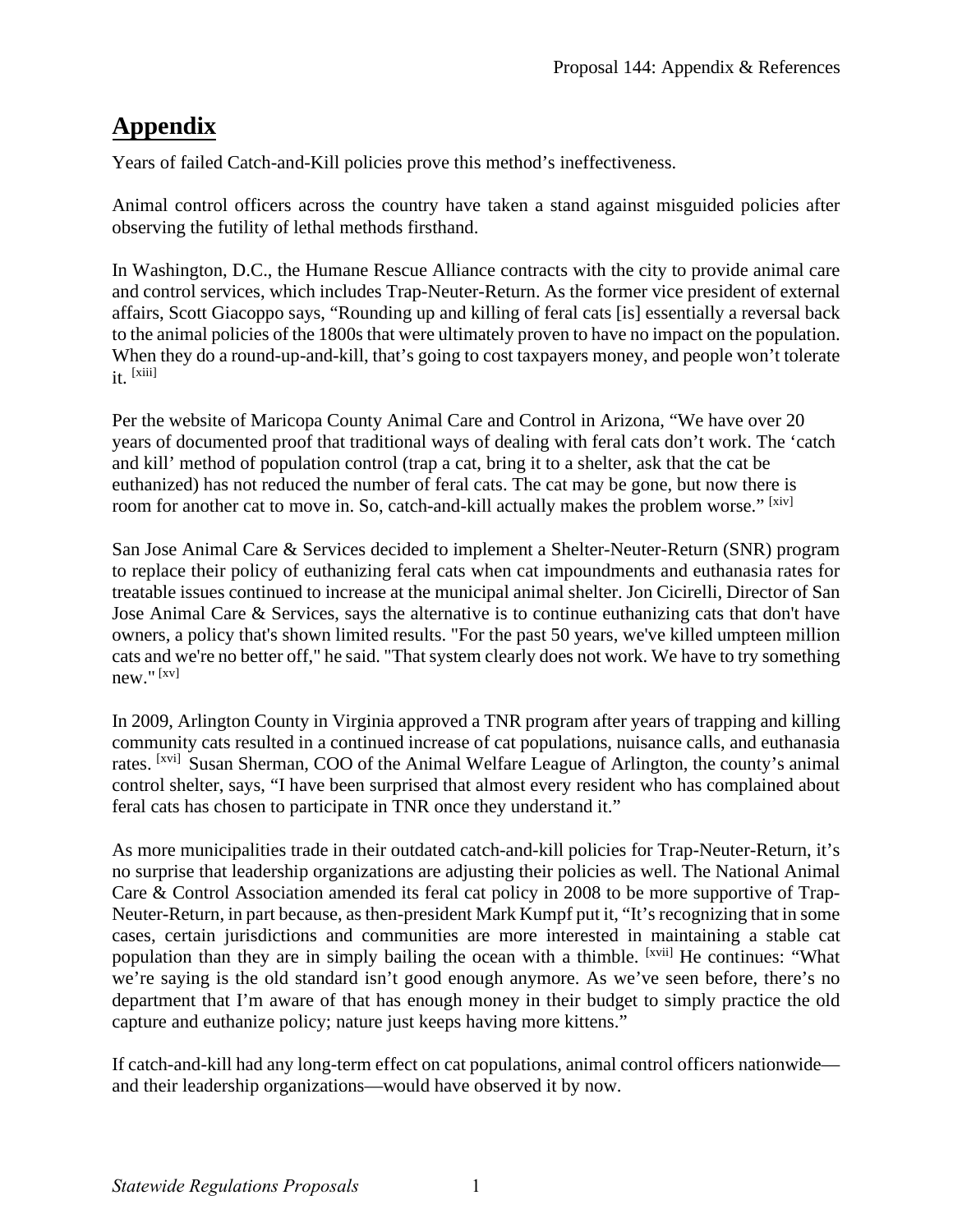#### **ADDITIONAL CASE STUDIES OF SUCCESFUL TNR PROGRAMS**

#### CARVILLE, LOUISIANA[xxii]

 On top of that, any void from the successful removal of cats created a vacuum effect and was successfully stabilized, but the nuisance factor had also drastically decreased. TNR as an Until 1988, the Gillis W. Long Hansen's Disease Center had continuously attempted to remove the feral cat population on their grounds by trapping and removing them, but a reduction in overall numbers was never achieved. Patients continuously ignored regulations to stop feeding cats, and they interfered with the removal process by releasing trapped cats in fear of the cats being killed. quickly filled back to capacity. A study was conducted with the end goal of stabilizing the feral cat population and reducing turnover. The patients were informed that instead of eradicating the cats, a Trap-Neuter-Return (TNR) program would be put in place, and were reassured that the trapped cats would be returned to their colony after they were spayed or neutered. The cats were then observed on a weekly basis for six months, with a census taken at the 18 and 36-month marks. At the end of the 36-month program, 30 of the 40 original cats were located and identified, and no new litters were found. The overall health of the cats had improved, and there was a reduction in reproductive or territorial behaviors, and nocturnal vocalizing. Not only was the colony alternative to catching and killing, along with the benefits it provides, gained great support from both the patients and the administration.

#### FOSTER CITY, CALIFORNIA[xxiii] [xxiv]

In 2004, approximately 175 community cats were living along a popular hiking and biking trail in the San Francisco Bay Area. The City of Foster City, the Homeless Cat Network, and the community decided to join forces to humanely stabilize this colony of cats, and Project Bay Cat was formed. Today, there are 24 cats there. Project Bay Cat's success is due to volunteers who undertook an intensive TNR effort, two private veterinary hospitals that donated their services to sterilize and vaccinate the cats, and one veterinarian who provides free ongoing care to the cats. As of 2017, 133 cats have been adopted, 96 percent of the cats have been spayed or neutered and vaccinated, and the colony size has been reduced by 86 percent.

#### JACKSONVILLE, FLORIDA[xxv]

The group First Coast No More Homeless Pets introduced its Feral Freedom TNR program in 2008. The program was the first public-private collaboration in the nation to save all feral, stray, and community cats that entered a city's shelters. Jacksonville Animal Control and Protective Services reported that by 2012, the city saved over one million dollars, decreased cat intakes by over 25 percent (including intake for TNR), decreased cat euthanasia by over 75 percent, and increased feline live release rates to a 12-year high of 72 percent. The number of adoptable cats who are either adopted or transferred to a rescue organization has increased by an incredible 322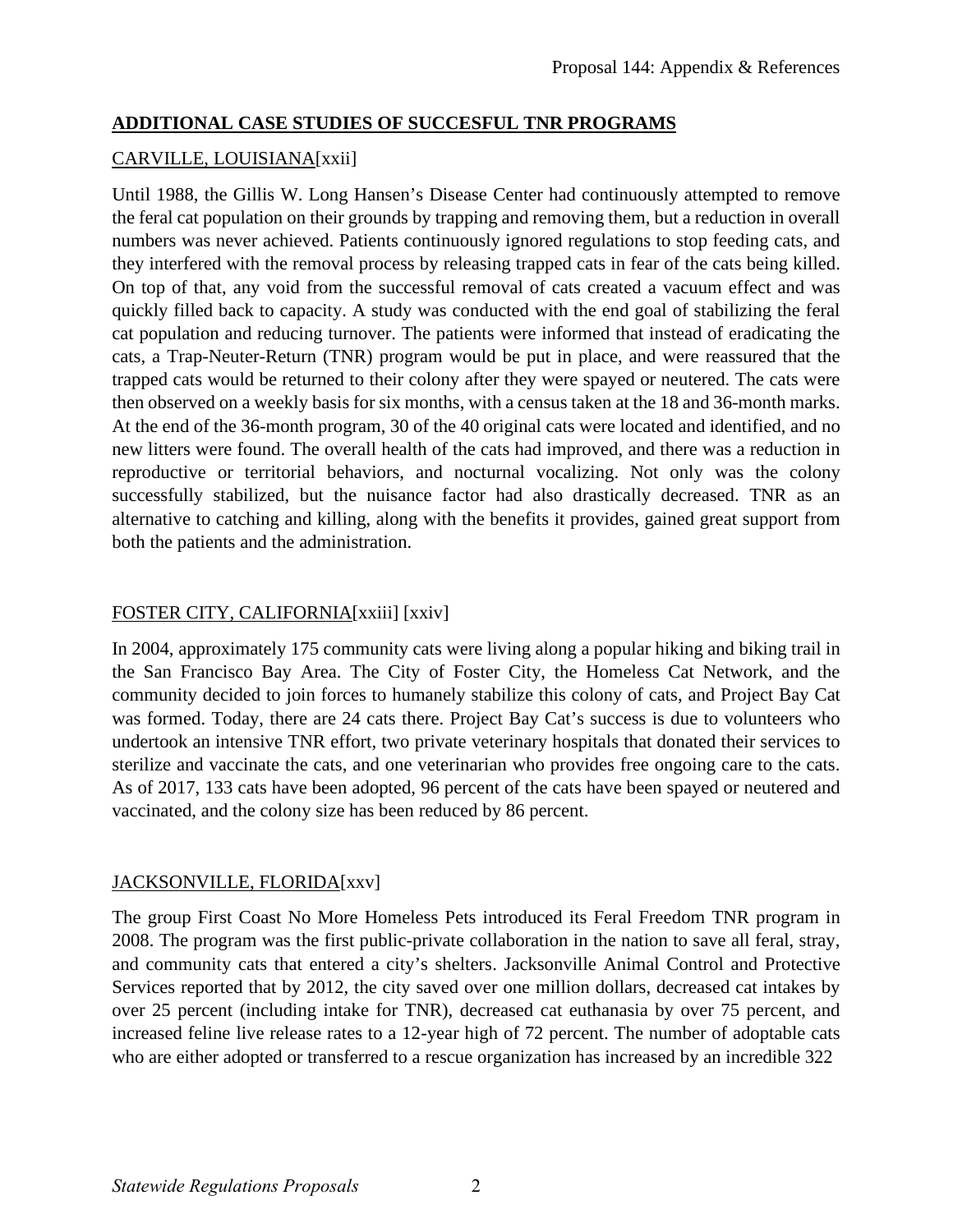percent since 2007. The Feral Freedom program has also improved shelter employee morale and productivity, reduced workers' compensation claims, and reduced instances of shelter disease, like upper respiratory infections.

#### NORTHERN KENTUCKY AREA DEVELOPMENT DISTRICT[xxvi]

 for the first nine months of 2016, before the program started, to the first four months of the program The Northern Kentucky Area Development District (NKADD) launched a community cat program in October 2016 to improve the live-release rates in three of the district's eight counties. Local nonprofit organizations and private veterinarians formed a partnership to provide free and lowcost spay and neuter surgeries to community cats who were diverted from the county shelters, as well as cats owned by low-income people and indoor cats whose owners do not qualify as lowincome. In the first four months, the program did 2,262 surgeries and all three of the target county shelters improved their live release rates. Comparing the live-release rates for cats in those shelters from October 2016 through January 2017, live-release rates for cats increased from 82 percent to 88 percent in Boone, from 42 percent to 71 percent in Kenton, and from 49 percent to 83 percent in Campbell. Not only has the NKADD community cat program improved shelter outcomes, but the counties also have more resources available for animals in need, such as large cat-hoarding cases. Seven other districts in the state are now interested in implementing similar programs.

#### RICHLAND, MISSOURI[xxvii]

 and returned. The Richland City Administrator, Greg Stratman, reported many benefits of a TNR In 2015, the organization TNR A Better Chance collaborated with Alley Cat Allies to start a huge TNR effort, with the goal of spaying and neutering all of the estimated 1,000 outdoor cats in the city. In just one year, over 814 of the 1,000 cats were successfully neutered, vaccinated, ear-tipped, program for his community, including a reduction of calls to city hall voicing concern about stray cats, increased public awareness, and more individuals taking responsibility for their pet's reproductive health. TNR A Better Chance has grown, reaching communities surrounding Richland City and over 2,500 community cats—with several hundred additional kittens and socialized cats adopted out. With support from Alley Cat Allies, TNR A Better Chance helped legislators in seven Missouri towns, including Richland, adopt model TNR ordinances that protect ear-tipped cats. These cats were once caught and killed or left to have endless litters of kittens now they can live free, healthy lives in their outdoor homes.

#### SAN JOSE, CALIFORNIA[xxviii] [xxix]

In 2010, San Jose Animal Care and Services began a new Shelter-Neuter-Return (SNR) program. Cats who qualify are spayed and neutered, vaccinated, microchipped, and ear-tipped at the municipal shelter. After they recover from surgery, they are transferred to a nonprofit group, Town Cats, who returns them to their colony location. Four years later, cat and kitten impounds decreased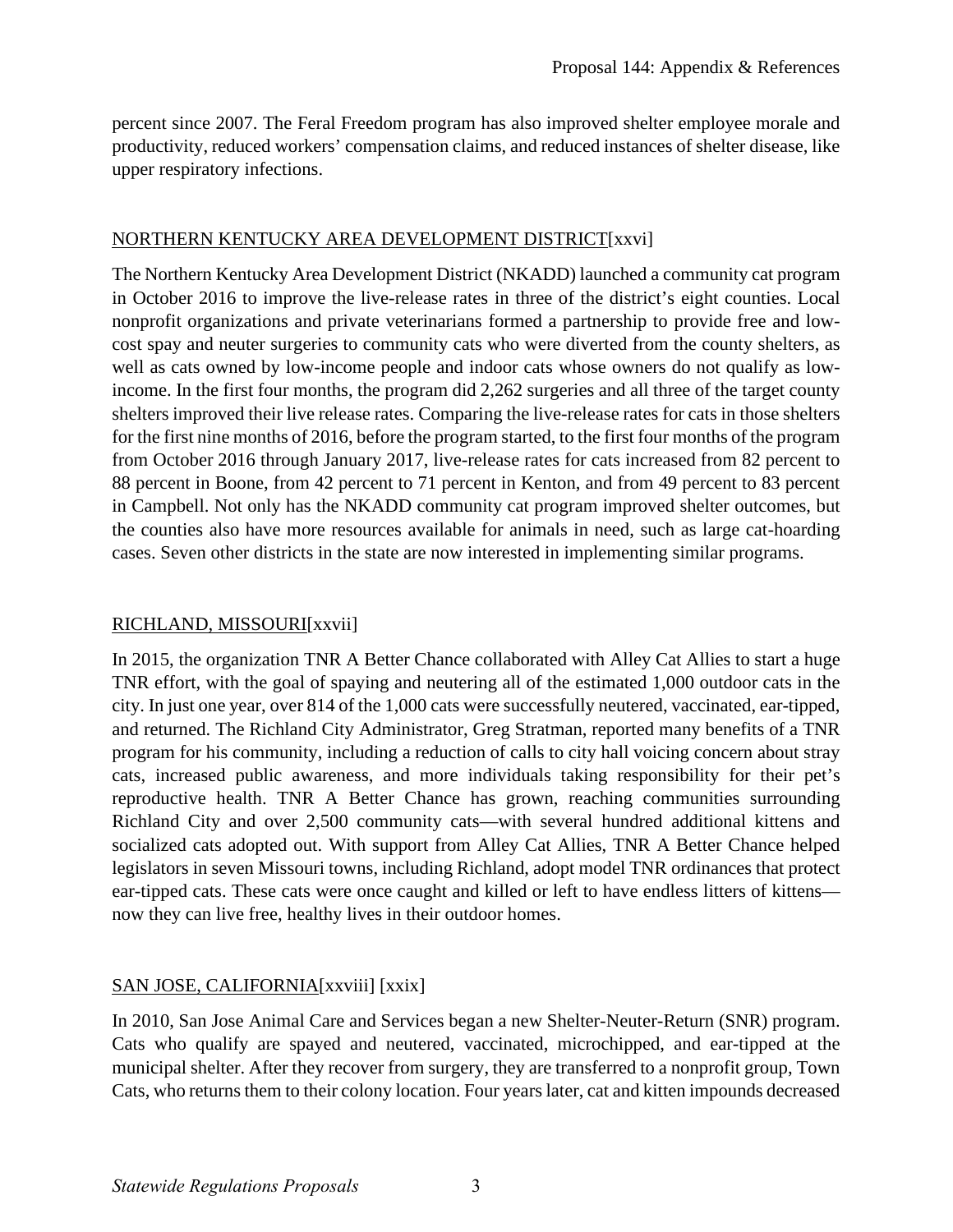by 29.1 percent, euthanasia decreased to 23 percent of intakes, and euthanasia due to upper respiratory infection decreased by 99 percent. The city is also saving money, since the SNR program costs approximately \$72 per cat, versus \$233 per cat for impoundment and euthanasia. Jon Cicirelli, Director of San Jose Animal Care & Services, says the alternative is to continue euthanizing cats that don't have owners, a policy that's shown limited results. "For the past 50 years, we've killed umpteen million cats and we're no better off," he said. "That system clearly does not work. We have to try something new."

#### [xxx] [xxxi] SPARTANBURG, SOUTH CAROLINA

 successful, a countywide program launched in October 2016. When Major Steve Lamb started directing Spartanburg Animal Services in 2009, he decided to shift the agency's focus from enforcement—handing out tickets and catching stray animals—to being a community partner. He launched a TNR program in 2013, which is funded by grants and includes low-cost spay and neuter clinics and educational workshops for the public. Since implementing the program, the euthanasia rate of cats impounded by animal control officers has gone from 78 percent to virtually zero. In fact, the city of Spartanburg's program has been so

#### [xxxii] ST. CLAIR SHORES, MICHIGAN

The city changed its ordinances in 2014 to allow TNR. That was the only way to continue its contract with Macomb County Animal Shelter, which no longer accepts any cats caught by a city that does not have a TNR program. Per Jeff Randazzo, Macomb County Chief Animal Control Officer, "This county was euthanizing all these cities' cats. The whole goal is to change things and make things better for the animals in our care." Not only did the ordinance change save animals' lives, it was also a financially responsible decision. Mayor Kip Walby of St. Clair Shores said, "It is actually cheaper this way than euthanizing. We didn't do it for the money, but as it happens… it is less expensive."

 $[x]$ 

Combine RTF and targeted TNR for greater impact

A comprehensive community cat program, combining return to field and targeted TNR, demonstrated a greater impact on feline intake and euthanasia over ongoing community-based TNR efforts. This paper examines data from the Albuquerque Animal Welfare Department, a municipal shelter in New Mexico, over a three year period. In this time, feline euthanasia declined by 84.1%, intake dropped by 37.6% and the live release rate increased by 47.7%.

Additionally, the shelter saw a modest increase in cats returned to their owners and feline adoptions as well as fewer calls to the city about dead cats.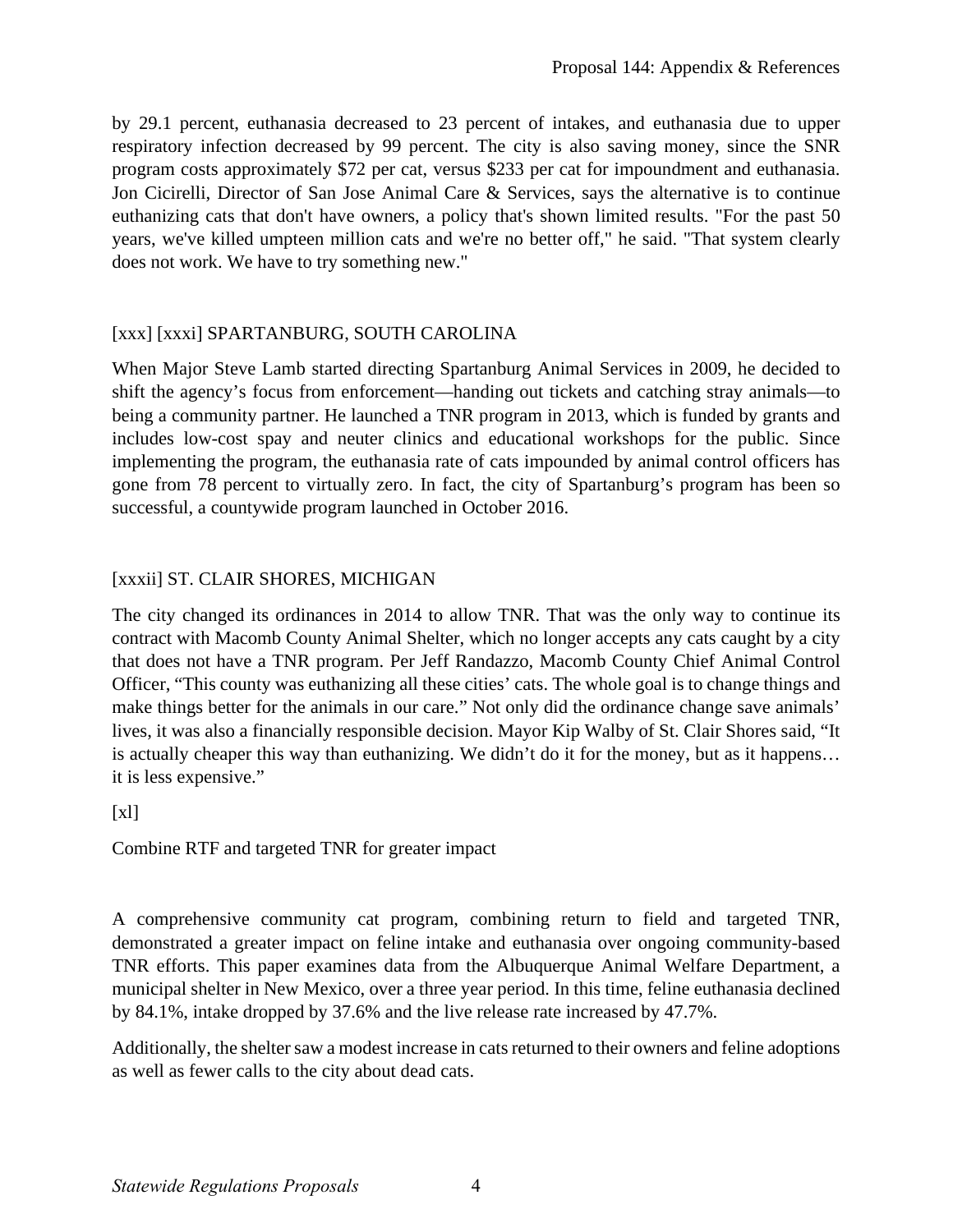#### **Targeted TNR resulted in 82% decline from peak population in neighborhood study**

Citizen science was employed to document the impact of TNR in one Chicago neighborhood. Colony populations decreased by a mean of 82% from peak and 54% from when the colony was first recorded. Eight of the 20 colonies identified in the neighborhood were eliminated by the end of the study period.

# <u>K EY SCIENTIFIC STUDIES ON THE EFFECTIVENESS OF TNR</u>

 effective approach for managing community cats. The following scientific studies show that Trap-Neuter-Return (TNR) is the most humane and

#### **Finkler, Hilit, Idit Gunther, and Joseph Terkel. "Behavioral differences between urban feeding groups of neutered and sexually intact free-roaming cats following a**

#### **trap-neuter-return procedure." Journal of the American Veterinary Medical Association 238, no. 9 (2011):1141-1149.**

#### FINDINGS:

Researchers compared data from four community cat colonies: two that were cared for through Trap-Neuter-Return programs and two that were not. This study demonstrates that TNR reduces the behaviors associated with mating and can, therefore, address community concerns. They found that cats in the TNR colonies were less aggressive overall and that the neutered males were rarely aggressive towards each other at all, resulting in less yowling, fighting, and potential for injury than males in the intact colonies.

**Hughes, Kathy L., and Margaret R. Slater. "Implementation of a Feral Cat Management Program on a University Campus." Journal of Applied Animal Welfare Science 5, no. 1 (2002): 15-28.** 

#### FINDINGS:

Hughes and Slater document the success of a new Trap, Test, Vaccinate, Alter (spay or neuter), Return, and Monitor (TTVARM, a.k.a. TNR) program on the campus of Texas A&M University, looking at the changes between the implementation year and the year that followed. In the first year, 123 cats were trapped, compared to 35 in the second. Over the course of the program, 32 cats and kittens were adopted. In the second year, only three kittens were found, and the researchers assume that these were lost or abandoned, as no litters or nursing mothers were seen in that year. The program illustrates how a well-managed TNR program can stabilize a population of cats.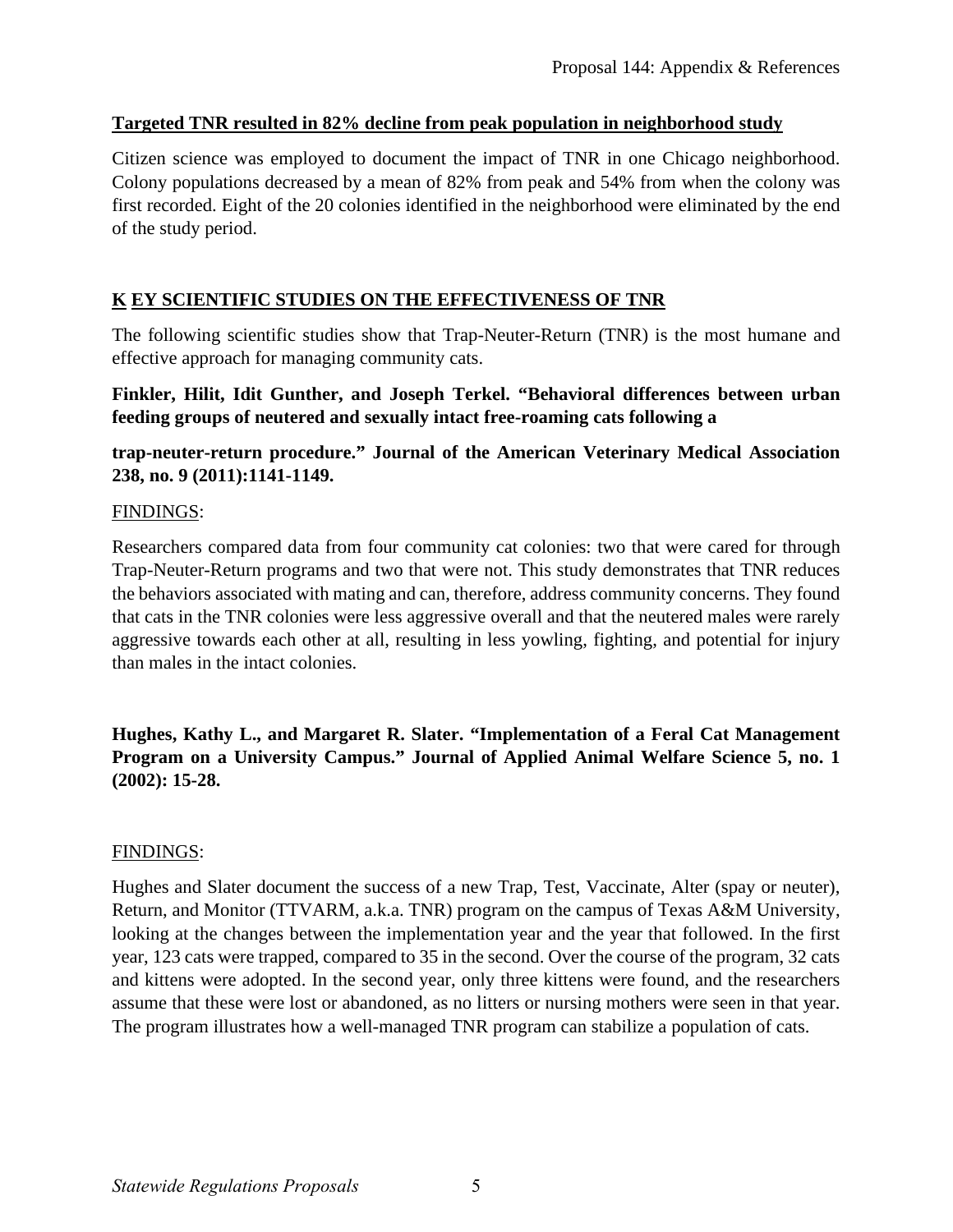Levy, Julie K., David W. Gale, and Leslie A. Gale. "Evaluation of the Effect of a Long-Term Trap-Neuter-Return and Adoption Program on a Free-Roaming Cat

Population." Journal of the American Veterinary Medical Association 222, no. 1 (2003): 42-46.

#### FINDINGS:

This study tracks a TNR program on a Florida college campus over the course of 11 years to determine the characteristics of cats involved and to document the effectiveness of the program at controlling the population of cats on the campus. Kittens and tame cats were adopted out, and new cats were trapped and neutered. At the end of the study, the population had decreased by 66 percent, and over 80 percent of the cats had been residents for more than six years—a duration comparable to the mean lifespan of 7.1 years for pet cats.

Neville, P.F. and J. Remfry. "Effect of Neutering on Two Groups of Feral Cats." The Veterinary Record 114 (1984): 447-450.

#### FINDINGS:

Researchers studied two colonies in Regent's Park, London, to determine whether neutering had any negative effects either on the social structure of the colony or on the individual cats. No negative health effects were observed, and the colony's social structure seemed to strengthen after the cats were neutered. Cats were seen to spend more time in groups, show fewer aggressive behaviors toward each other, and fight less.

J.K. Levy, N.M. Isaza, K.C. Scott. "Effect of high-impact targeted trap-neuter-return and adoption of community cats on cat intake to a shelter, The Veterinary Journal (2014), doi: 10.1016/j.tvjl.2014.05.001

#### FINDINGS:

This study assessed the effect of TNR concentrated in a region with historically high cat impoundments in a Florida community. A two-year program was implemented to capture and neuter at least 50 percent of the estimated community cats in a single zip code area, followed by return to the neighborhood or adoption. Trends in shelter cat intake from the target zip code were compared to the rest of the county. A total of 2366 cats, representing approximately 54 percent of the projected community cat population in the targeted area, were captured for the TNR program over the 2-year study period. After 2 years, per capita shelter intake was 3.5-fold higher and per capita shelter euthanasia was 17.5-fold higher in the non-target area than in the target area. Shelter cat impoundment from the target area where 60 cats/1000 residents were neutered annually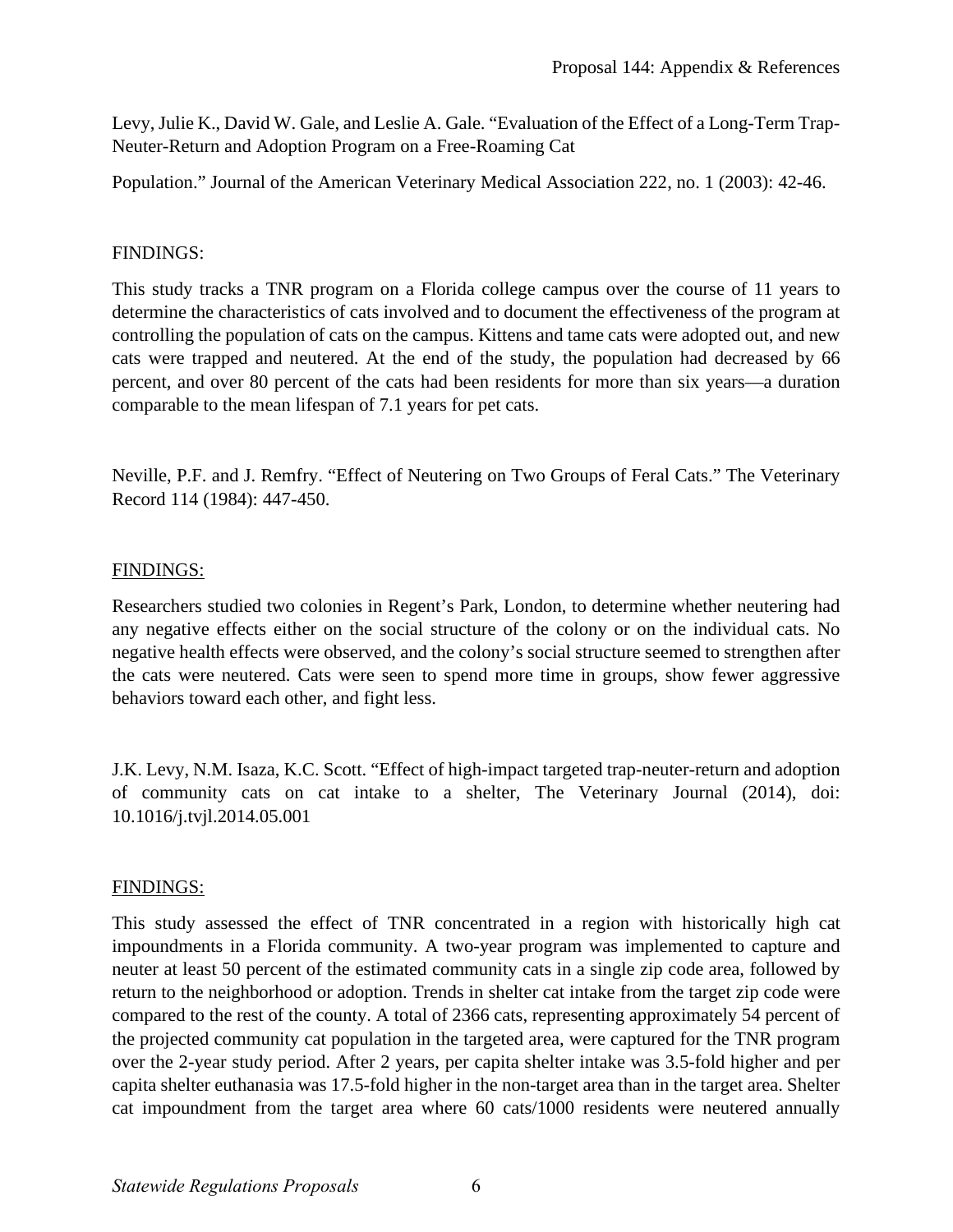decreased by 66 percent during the two-year study period, compared to a decrease of 12 percent in the non-target area, where only 12 cats/1000 residents were neutered annually. This study demonstrates how high-impact TNR combined with the adoption of socialized cats and nuisance resolution counseling for residents is an effective tool for reducing shelter cat intake.

#### TNR Reduces Cat Numbers

#### **Long-term TNR results: The ORCAT Program in Key Largo**

#### **Study**

"Decrease in Population and Increase in Welfare of Community Cats in a Twenty-Three Year Trap-Neuter-Return Program in Key Largo, FL: The ORCAT Program," published in *Frontiers in Veterinary Science*, 2019. Complete article available (open access) online: <https://www.frontiersin.org/articles/10.3389/fvets.2019.00007/full>

#### **Overview**

The Ocean Reef Club is a community of approximately 1,700 homes occupying roughly 2,500 acres, located on the northernmost tip of Key Largo in the Florida Keys. Residents began a trapneuter-return (TNR) program, called ORCAT, in 1995.

Based on 14 years of cat "census" data and 23 years of veterinary records, this study demonstrates the potential of targeted TNR efforts to produce long-term reductions in free-roaming cat populations and improvements in the health of these cats.

#### **Key points**

 10 population censuses conducted by a caregiver who "was highly knowledgeable of the entire Although the ORCAT program was launched in 1995, the first rigorous attempt to count the number of free-roaming cats in the community was not undertaken until 1999. Using a series of population," these researchers documented a 55% reduction in the population of free-roaming cats over 14 years, "from 455 cats recorded in 1999 to 206 recorded in 2013" [1]. Similar reductions have been reported elsewhere by other researchers investigating the effectiveness of targeted TNR efforts [2–7].

#### *Researchers documented a 55% reduction in the population of free-roaming cats over 14 years.*

ORCAT's periodic censuses suggest that the number of cats congregating at each of the community's designated feeding stations also decreased over time: "The average number of cats per station started at 7.6 in 1999, decreased to 5.2 in 2001, was maintained at between 4.6 and

5.3 from 2001 to 2006, before decreasing to 3.1 in 2008" [1].

In addition to the long-term population reduction, researchers documented improvements in the health of the Ocean Reef Club's cats.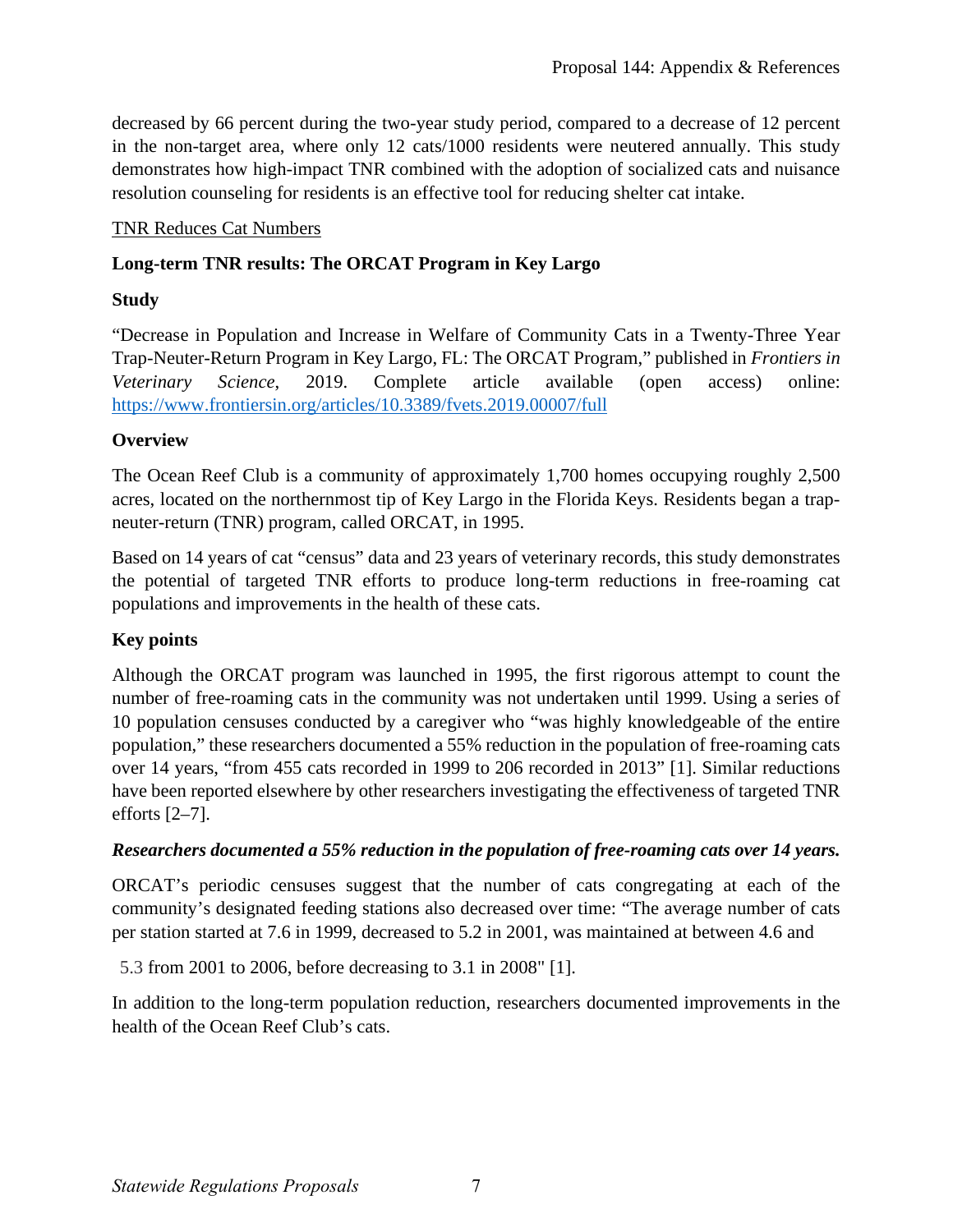Based on 2,571 clinic records of 2,529 community cats, they reported an overall prevalence of feline immunodeficiency virus (FIV) of 3.3% per year (range: 0.0–8.5%) and an overall prevalence of feline leukemia virus (FeLV) of 3.6% per year (range: 0.0–11.6%). Prevalence of both viruses decreased over time, largely due to the "elimination of significant risk factors (fighting, mating, vertical transmission) for infection via sterilization, removal of positive cats, and vaccination against FeLV" [1].

#### **References**

[Kreisler, R. E.; Cornell, H. N.; Levy, J. K. Decrease in Population and Increase in Welfare of](https://doi.org/10.3389/fvets.2019.00007)  [Community Cats in a Twenty-Three Year Trap-Neuter-Return Program in Key Largo, FL: The](https://doi.org/10.3389/fvets.2019.00007)  [ORCAT Program.](https://doi.org/10.3389/fvets.2019.00007) *Frontiers in Veterinary Science* 2019, *6* (7).

1. [Levy, J. K.; Gale, D. W.; Gale, L. A. Evaluation of the Effect of a Long-Term](https://doi.org/10.2460/javma.2003.222.42) 

[Trap-Neuter-Return and Adoption Program on a Free-Roaming Cat Population.](https://doi.org/10.2460/javma.2003.222.42) *Journal of the American Veterinary Medical Association* 2003, *222* (1), 42–46.

- 2. Nutter, F. B. Evaluation of a Trap-Neuter-Return Management Program for Feral Cat Colonies: Population Dynamics, Home Ranges, and Potentially Zoonotic Diseases, North Carolina State University, Raleigh, NC, 2005.
- 3. [Spehar, D. D.; Wolf, P. J. An Examination of an Iconic Trap-Neuter-Return Program: The](https://doi.org/10.3390/ani7110081)  [Newburyport, Massachusetts Case Study.](https://doi.org/10.3390/ani7110081) *Animals* 2017, *7* (11).
- 4. [Spehar, D. D.; Wolf, P. J. A Case Study in Citizen Science: The Effectiveness of a Trap-](https://doi.org/10.3390/ani7110081)[Neuter-Return Program in a Chicago Neighborhood.](https://doi.org/10.3390/ani7110081) *Animals* 2018, *7* (11).
- 5. [Swarbrick, H.; Rand, J. Application of a Protocol Based on Trap-Neuter-Return \(TNR\) to](https://doi.org/10.3390/ani8050077)  [Manage Unowned Urban Cats on an Australian University Campus.](https://doi.org/10.3390/ani8050077) *Animals* 2018, *8* (5).
- 6. [Spehar, D. D.; Wolf, P. J. Back to School: An Updated Evaluation of the Effectiveness of](https://doi.org/10.3390/ani9100768)  [a Long-Term Trap-Neuter-Return Program on a University's Free-Roaming Cat](https://doi.org/10.3390/ani9100768)  [Population.](https://doi.org/10.3390/ani9100768) *Animals* 2019, *9* (10).

# **1 00% reduction in 17 years** <sup>[xlii]</sup>

Newburyport Massachusetts implemented a trap-neuter-return program in 1992 which resulted in the elimination of more than 300 cats from the small town's waterfront. Prior to starting TNR, then a new strategy, none of the colonies were managed. The last known cat on the waterfront died at age 16, 17 years after the TNR program began. The area has remained free of cats since that time. Examining retrospective data, this case study illuminates the effectiveness of comprehensive humane cat management efforts, yet points to the need for the establishment of standardized data collection and assessment practices.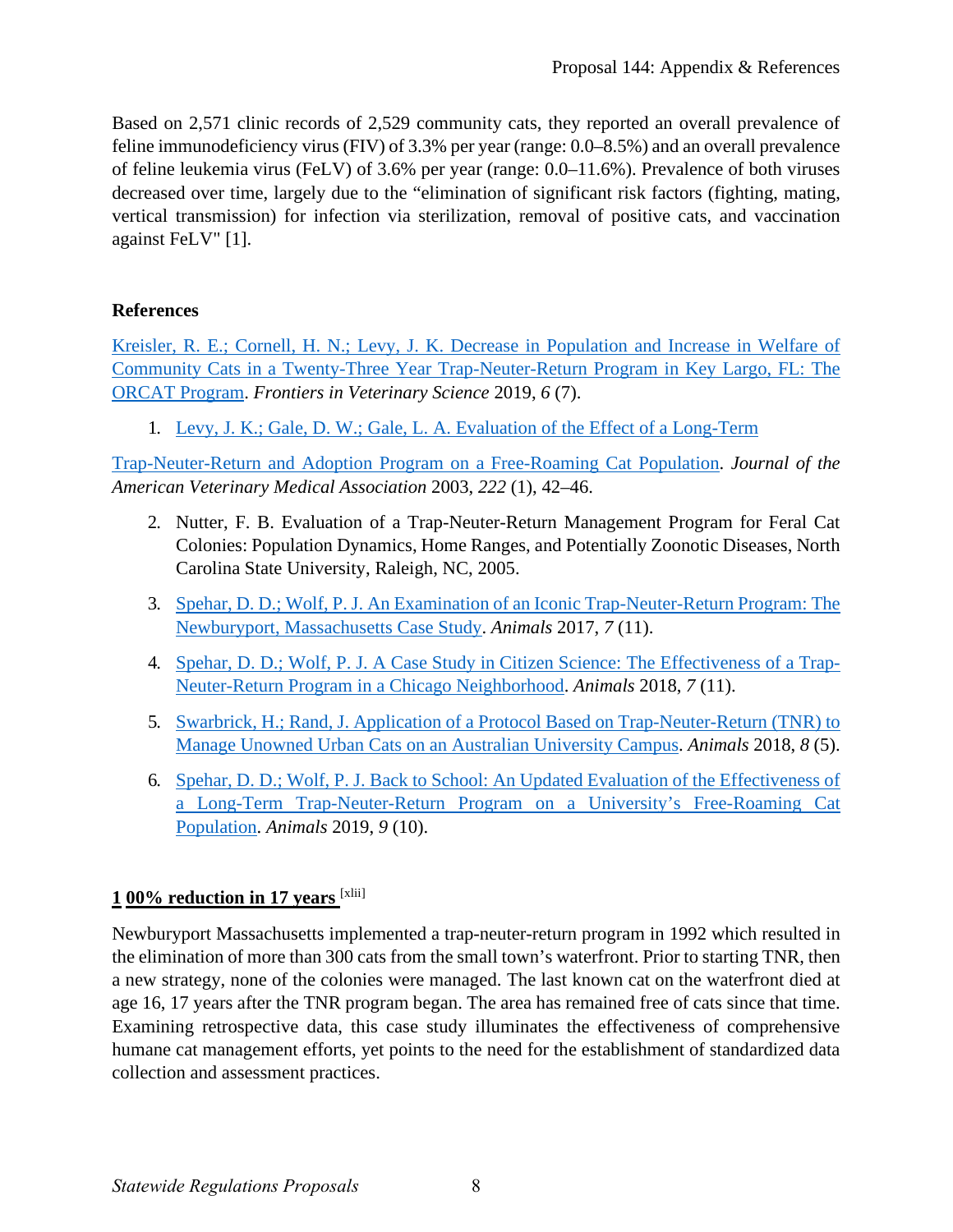Spehar, D. and P. Wolf (2017). "An Examination of an Iconic Trap-Neuter-Return Program: The Newburyport, Massachusetts Case Study." Animals 7(11): 81.

#### **3 1% reduction in 2 years** xliii] [

 social cats and kittens. Those surveyed reported a median of 69% of cats being sterilized. Cats This survey of Australians involved in trap-neuter-return found colony size decreased from 11.5 cats to 6.5 cats in 2. 2 years, a 31% reduction, through a combination of TNR and rehoming of were fed daily and provided prophylactic health care (primarily treatment for fleas and intestinal

 social cats and kittens. Those surveyed reported a median of 69% of cats being sterilized. Cats This survey of Australians involved in trap-neuter-return found colony size decreased from 11.5 cats to 6.5 cats in 2. 2 years, a 31% reduction, through a combination of TNR and rehoming of were fed daily and provided prophylactic health care (primarily treatment for fleas and intestinal

parasites). TNR is not widely practiced in Australia and illegal in many communities. Respondents participated in TNR as individuals more than in association with an organization and self-funded at least some of their work.

#### A n 85% reduction in population over 11 years<sup>[xliv]</sup>

 Before implementing a TNR program on the University of Central Florida campus, periodic trap and removal efforts tried to keep the population at bay when it increased to nuisance levels. This 11-year study followed a population of 155 free-roaming campus cats from 1991, when the TNR program began, to 2002. No kittens were observed on site after 1995. Additional stray or abandoned cats arrived, but they were neutered and adopted before they could reproduce. The campus cat population decreased by 85% to 23 cats in 2002, demonstrating that a long-term program of neutering plus adoption or a return to the resident colony can reduce free-roaming cat populations in urban areas (Levy et al., 2003).

#### **H OW TNR BENEFITS PUBLIC HEALTH**

 unsocialized for adoption. More than half of impounded socialized cats are euthanized due to Approximately 2–3 million cats enter animal shelters annually in the United States. A large proportion of these are unowned community cats that have no one to reclaim them and are too shelter crowding or shelter-acquired disease, while the euthanasia rate for feral cats is virtually 100 percent. Trap-Neuter-Return (TNR) is an alternative to shelter impoundment, improves cat welfare, and stabilizes or reduces community cat populations. Opponents of TNR argue

free-roaming cats are a threat to public health, but there is a lot of misinformation in their claims.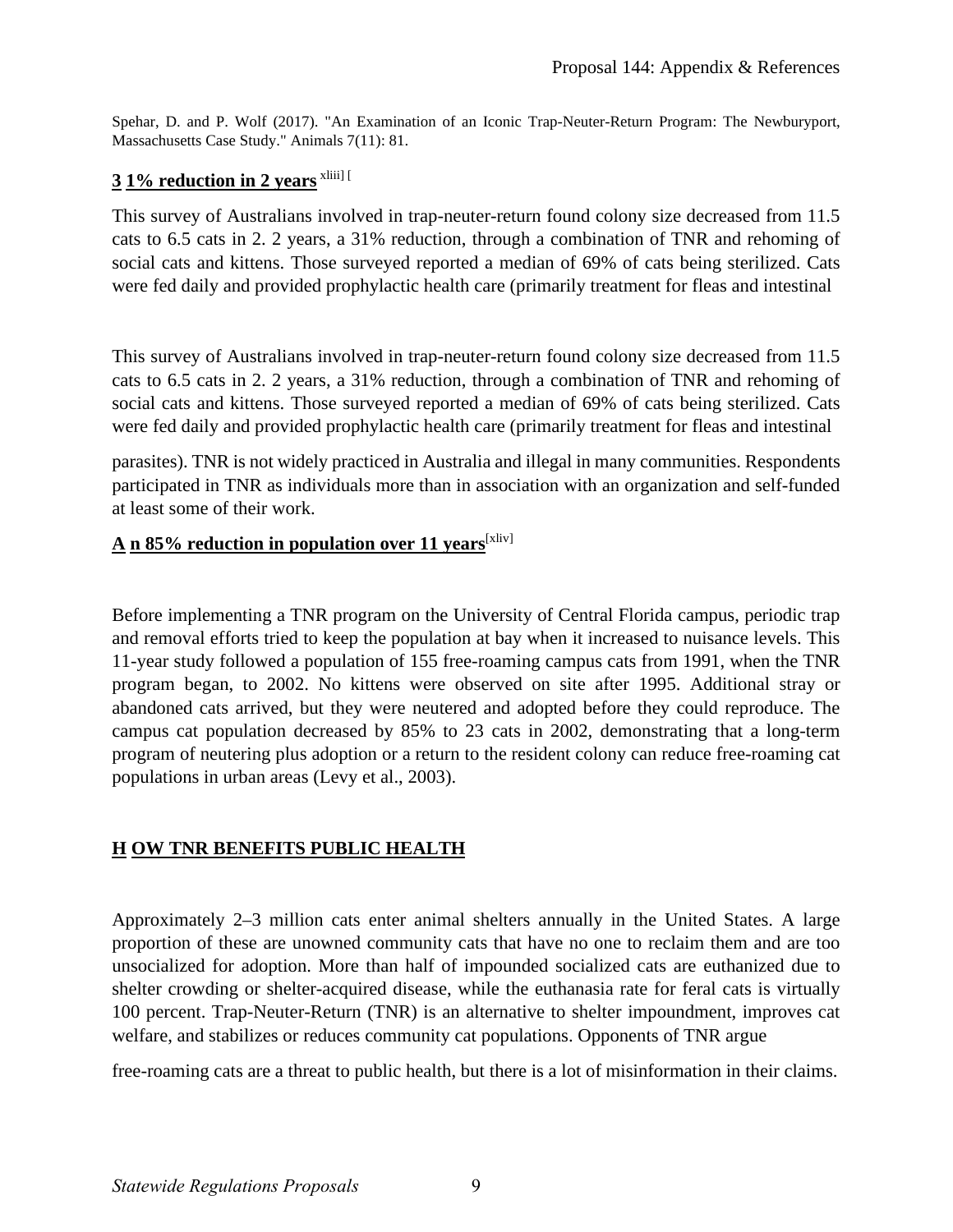#### \* THE TRUTH ABOUT CATS AND TOXOPLASMOSIS

#### **Understanding its Complex Lifecycle** [xxxiii]

Enteroepithelial replication occurs in the cat intestine after ingestion of oocysts from fecal contamination or bradyzoites within tissue cysts. The oocyst is excreted unsporulated in the feces and is noninfectious. It sporulates in the environment, becomes infectious, and then can be ingested by a variety of intermediate hosts. Muscle and tissue encystment occur in the intermediate host.

The enteroepithelial cycle is found only in the definitive feline host. The extra-intestinal development of Toxoplasma gondii is the same as it is for all hosts, including rodents, dogs, cats, and humans, and is not dependent on whether tissue cysts or oocysts are ingested. After ingestion of oocysts, sporozoites excyst in the lumen of the small intestine. Sporocysts divide into two and become tachyzoites which multiply in almost any cell of the body and eventually encyst. These cysts grow intracellularly and contain numerous bradyzoites. Bradyzoites are released in the stomach and intestines when digestive enzymes dissolve the cyst wall.

Most cats become infected from eating animals soon after weaning and shed oocysts for only short periods (under three weeks) thereafter. Typically, cats shed oocysts for no longer than two weeks after their first exposure to the organism and generally do not shed them again.

#### **Causes of Toxoplasmosis**

Ingestion of undercooked, contaminated meat, or eating food that was contaminated by knives, utensils, cutting boards, or other foods that had contact with raw, contaminated meat are the most common sources of Toxoplasma infection for humans. The CDC lists Toxoplasmosis as the second leading cause of death from foodborne illness in the [xxxiv] Despite the infrequency

US. of cat-associated toxoplasmosis, many physicians, including obstetrician-gynecologists, still focus on cat litter disposal and overlook other, more common, potential sources of food ingestion or environmental exposure.

Substantial scientific evidence now exists that given that individual cats provide human emotional health benefits and are not a direct risk factor for acquiring toxoplasmosis where good hygiene is practiced, relinquishing them for that reason is unnecessary.

#### **Toxoplasmosis and Schizophrenia**

 National Institutes of Health, research has identified several factors that contribute to the risk of mention of Toxoplasma gondii is included. [xxxv] Research that shows individuals with schizophrenia, compared to controls, have had more contact with cats during childhood has been discredited by rigorous scientific review. According to the developing schizophrenia: genes, environment, and different brain chemistry and structure. No

included.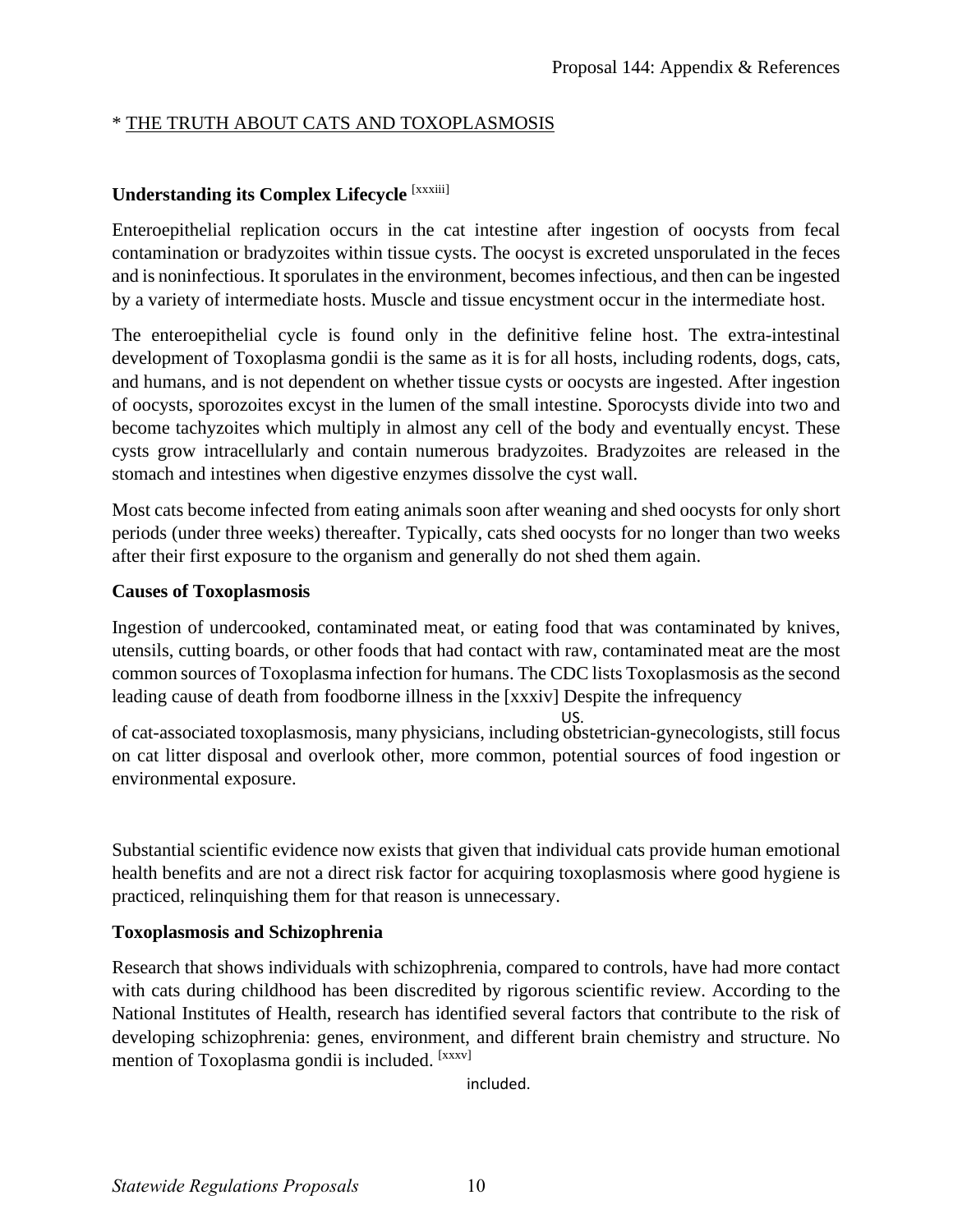### **R esearch from the National Feline Research Council:**

#### **S ee Appendix for a link to the website and further research.** [xlv]

#### **Do Cats Cause Schizophrenia? Longitudinal study challenges previous findings Study**

"Curiosity killed the cat: no evidence of an association between cat ownership and psychotic symptoms at ages 13 and 18 years in a UK general population cohort," published in *Psychological Medicine*[, 2017. Abstract available online here.](https://www.cambridge.org/core/journals/psychological-medicine/article/curiosity-killed-the-cat-no-evidence-of-an-association-between-cat-ownership-and-psychotic-symptoms-at-ages-13-and-18-years-in-a-uk-general-population-cohort/75C9A48B669BE36E947AFB0BC5CB00CA)

#### **Overview**

In this study, researchers used data from the large-scale Avon Longitudinal Study of Parents and Children (ALSPAC) to investigate the possible relationship between cat ownership in pregnancy and early childhood (measured at 4 and 10 years of age) and psychotic experiences at ages 13 (6,705 survey respondents) and 18 (4,676 survey respondents) [1]. Their analysis suggests that cat ownership in pregnancy and early childhood poses no increased risk of psychotic experiences among young adults.

#### **Key points**

These researchers were interested in examining the possible connections between cat ownership in pregnancy and early childhood and psychotic experiences among young adults, in part, as a response to earlier studies that had demonstrated such a link [2,3] (in particular, to schizophrenia) but were "hindered by notable methodological limitations" [1]. And psychotic experiences in adolescence are, as the researchers note, "an established risk factor for later schizophrenia, particularly with respect to psychotic symptoms which emerge or persist in late adolescence" [1].

*Earlier investigations likely suffered from small sample sizes, lack of control for confounding variables, selective participation, and recall bias.* 

Many previous investigations assumed that cat ownership early in life increases the risk of infection with the common parasite *Toxoplasma gondii*, for which cats (both domestic and wild felids) are the only known "definitive host" (the parasite is able to reproduce sexually and form egg-like spores, called oocysts, in these animals)."

#### **Results**

This study revealed no evidence of a relationship between cat ownership in pregnancy and early childhood and psychotic experiences among young adults — thereby challenging the links between cat ownership, *T. gondii* infection, and mental illness suggested by some previous studies.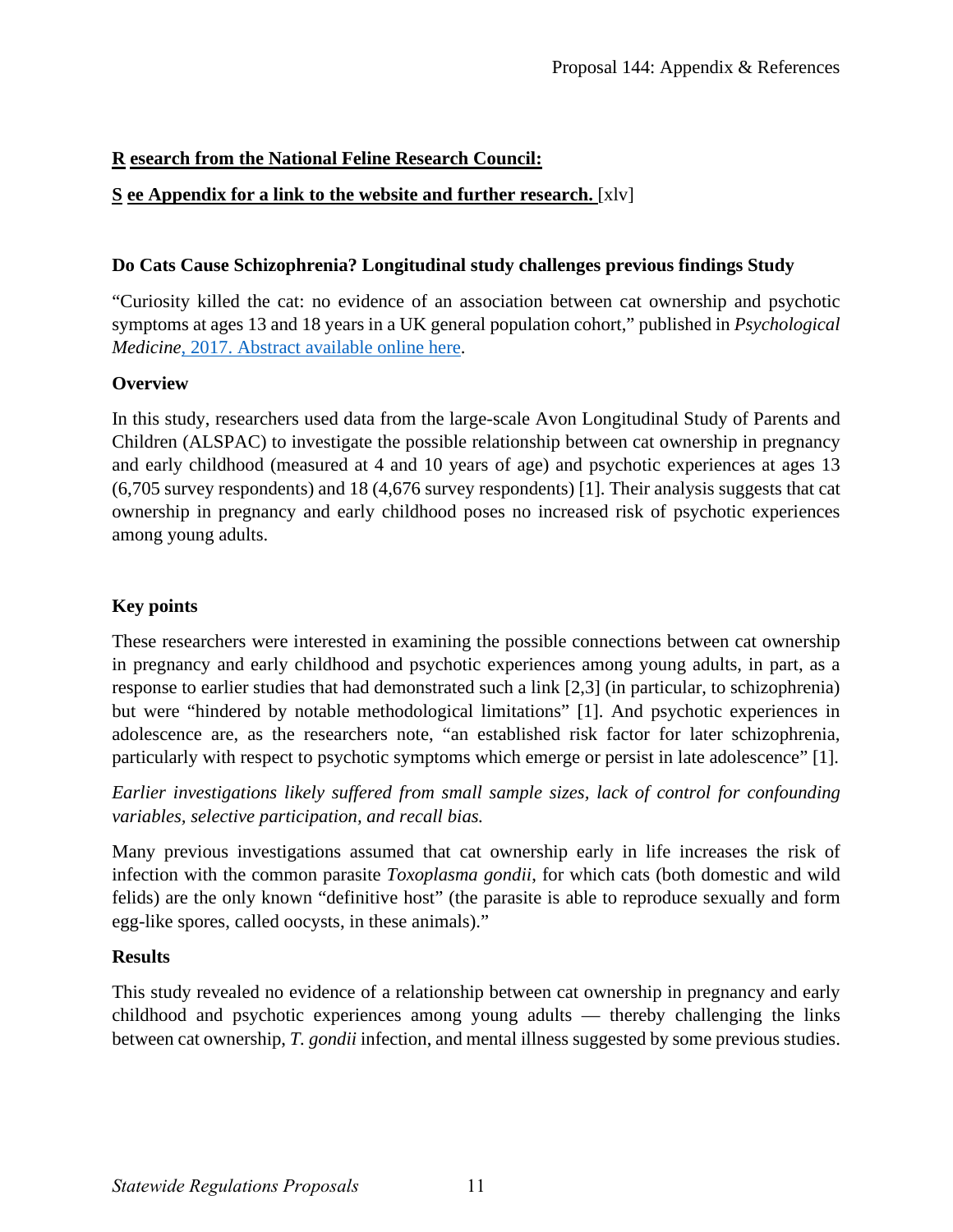#### **Methodology**

The large sample size and research design employed in this study offered many advantages over previous research on the topic. The Avon Longitudinal Study of Parents and Children recruited 14,541 pregnant women from Avon (formerly designated as a county in the southwest of England) with a total of 14,701 children eventually enrolled.

The unusually large sample used for this study allowed researchers to consider various

co-founding factors (e.g., "ethnicity, maternal academic achievement, and social class") and examine the impact of missing data in their analysis. Among the key advantages of prospective cohort studies is that they allow researchers to know when "exposure" occurs (e.g., cat ownership) and whether or not that precedes the outcome of interest (e.g., psychotic experiences). They also allow researchers to assign numeric values to risk factors.

As also noted by the authors of a related 2016 study [4], the results of this study differ from those of many others on this topic. The researchers note that earlier investigations likely suffered from small sample sizes, lack of control for confounding variables, selective participation (i.e., a nonrandom sample), and recall bias (i.e., when participants report previous experiences inaccurately).

#### **References**

- 1. Solmi, F.; Hayes, J.F.; Lewis, G.; Kirkbride, J.B. [Curiosity killed the cat: no evidence of](https://www.cambridge.org/core/journals/psychological-medicine/article/curiosity-killed-the-cat-no-evidence-of-an-association-between-cat-ownership-and-psychotic-symptoms-at-ages-13-and-18-years-in-a-uk-general-population-cohort/75C9A48B669BE36E947AFB0BC5CB00CA)  [an association between cat ownership and psychotic symptoms at ages 13 and 18 years in](https://www.cambridge.org/core/journals/psychological-medicine/article/curiosity-killed-the-cat-no-evidence-of-an-association-between-cat-ownership-and-psychotic-symptoms-at-ages-13-and-18-years-in-a-uk-general-population-cohort/75C9A48B669BE36E947AFB0BC5CB00CA)  [a UK general population cohort.](https://www.cambridge.org/core/journals/psychological-medicine/article/curiosity-killed-the-cat-no-evidence-of-an-association-between-cat-ownership-and-psychotic-symptoms-at-ages-13-and-18-years-in-a-uk-general-population-cohort/75C9A48B669BE36E947AFB0BC5CB00CA) *Psychological Medicine* 2017, 1–9.
- 2. Torrey, E.F.; Yolken, R.H. [Could Schizophrenia Be a Viral Zoonosis Transmitted From](https://jhu.pure.elsevier.com/en/publications/could-schizophrenia-be-a-viral-zoonosis-transmitted-from-house-ca-4)  [House Cats?](https://jhu.pure.elsevier.com/en/publications/could-schizophrenia-be-a-viral-zoonosis-transmitted-from-house-ca-4) *Schizophrenia Bulletin* 1995, *21*, 167–171.
- 3. Torrey, E.F.; Simmons, W.; Yolken, R.H. [Is childhood cat ownership a risk factor for](https://www.sciencedirect.com/science/article/abs/pii/S0920996415001760)  [schizophrenia later in life?](https://www.sciencedirect.com/science/article/abs/pii/S0920996415001760) *Schizophrenia Research* 2015, *165*, 1–2.
- 4. Sugden, K.; Moffitt, T.E.; Pinto, L.; Poulton, R.; Williams, B.S.; Caspi, A. <u>Is *Toxoplasma*</u> *[Gondii](https://www.ncbi.nlm.nih.gov/pubmed/26886853)* [Infection Related to Brain and Behavior Impairments in Humans? Evidence from](https://www.ncbi.nlm.nih.gov/pubmed/26886853)  [a Population-Representative Birth Cohort.](https://www.ncbi.nlm.nih.gov/pubmed/26886853) *PLoS ONE* 2016, *11*, e0148435.

#### **In Summary**

 children. While it is true that cats are the only definitive host for the infective stage of the "Cats have gotten a bad rap about how they transmit toxoplasmosis to humans and how they cause spontaneous abortion in women and blindness and mental retardation in newborn and older Toxoplasma organism, they are not the most common source of human infection. The most efficient way to get toxoplasmosis from a cat is to eat the cat undercooked. [xxxvi]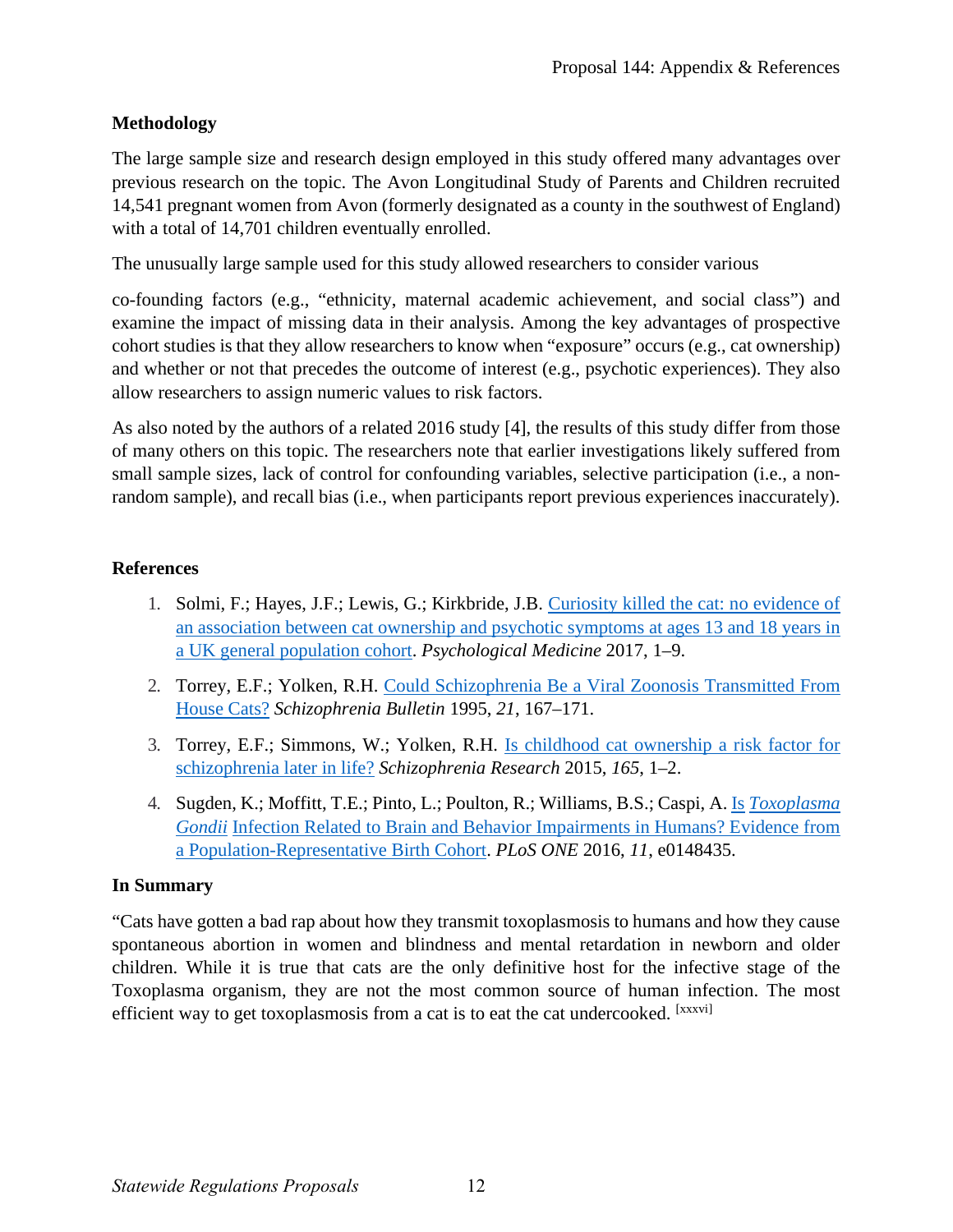#### THE TRUTH ABOUT CATS AND RABIES

#### **Rabies in the United States**

Every year the Centers for Disease Control and Prevention publish rabies surveillance in the United States the previous [xxxvii] This comprehensive document lists the numbers, and year. percentages, of wild and domestic animals diagnosed with rabies. It also gives guidance for what is considered exposure.

For the latest year available, cats accounted for 61.1% (272/445) of the rabid domestic animals reported in 2014, a 10.12% increase, compared with the 247 reported in 2013. Most of the rabid cats were reported from states where the raccoon rabies virus variant was considered enzootic

(Pennsylvania, 47 [17.3%]; Virginia, 28 [10.3%]; New York, 25 [9.2%]; New Jersey, 22 [8.1%]; and Texas, 22 [8.1%]).

The 10.12% increase in feline rabies during 2014 does not signal a significant increase. CDC data shows that while there are annual fluctuations, the incidence is relatively flat over the past decade and a half. And, the 272 cases reported in 2014, while an increase of 10.12% over 2013 is below the average of 283 reported during the period 2009-2013, and is consistent with the average during the period 1989-2014.

Rabies has been diagnosed in a total of 37 persons in the United States since 2003. Twenty-six of the 37 (70%) individuals acquired the disease in the United States or Puerto Rico. Organ or tissue transplantation was identified as the source of infection for 5 of these 26 (19%) individuals. Bats were implicated as the source of infection in 17 of the 26 (65%) individuals.

The remaining four individuals consisted of two patients who were infected with the raccoon rabies virus variant, one who was infected with the mongoose rabies virus variant (Puerto Rico), and one (the only patient who survived) who was infected with an unknown rabies virus variant.

 Nowhere does it list the cat as a source of exposure for a person acquiring rabies during 2014 (the latest year for which reporting exists). The last documented case of human rabies from exposure to a rabid cat was in 1975.

#### **Rabies Vaccinations**

Misinformation about rabies vaccines is largely due to confusion about the labeled duration of the vaccine and the duration of the certificate issued at the time of vaccination. There is guidance in the form of the Compendium of Animal Rabies Prevention and Control, which is updated every few years. The latest issue, published on March 1, 2016, took five years to be developed because there was ongoing research that documented the fact that dogs and cats who had been previously vaccinated, but were overdue, had just as robust an anamnestic response as those who were currently vaccinated. This scientific evidence has fundamentally changed the guidance in the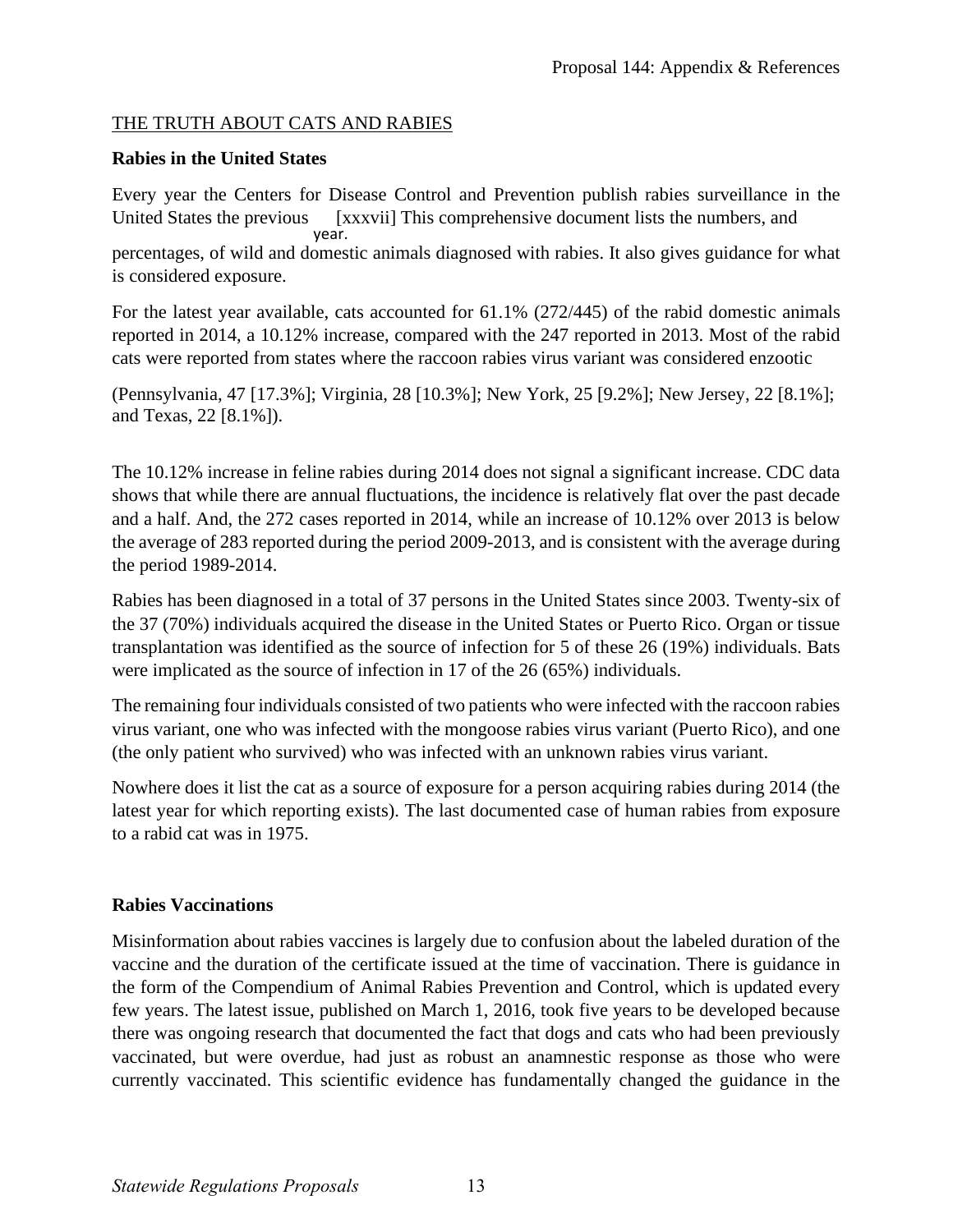Compendium with how to handle animals who had been previously vaccinated, but were not currently vaccinated, and were exposed to rabid, or potentially, rabid animals.

Community cats have an excellent immune response following vaccination at the time of neutering.[xxxix] These vaccinations, which are an integral component of Trap-Neuter-Return

(TNR) programs, help protect the health of individual cats and reduce the disease burden in the community. In addition, the vaccination of community cats at the time of neutering may protect

them for much of their lifespan since the immunity that is developed has been shown to persist for a minimum of three to seven years in most cats.

[i]

 $\overline{a}$ 

Chu,K. & Anderson,W.M. (2007) U.S. public opinion on humane treatment of stray cats. Law and Policy Brief, Alley Cat Allies, Bethesda, MD.

 $[ii]$ 

Karl I. Zaunbrecher, D.V.M., and Richard E. Smith, D.V.M., M.P.H., "Neutering of Feral Cats as an Alternative to Eradication Programs", Journal of American Veterinary Medical Association, August 1, 1993 (JAVMA).

[iii]

Mahlow J.C Slater M.R. 1996. "Current issues in the control of stray and feral cats." Journal of the American Veterinary Medical Association 209:2016-2020 (1996 Dec. 15).

[iv]

Killian, Gary, Kathleen Fagerstone, Terry Kreeger, Lowell Miller, and Jack Rhyan. Management Strategies for

Addressing Wildlife Disease Transmission: The Case for Fertility Control. Staff Publication, Lincoln, NE: U.S.D.A National Wildlife Research Center, 2007.

[v] Tuyttens, F. A., Delahay, R. J., Macdonald, D. W., Cheeseman, C. L., Long, B., & Donnelly, C. A. (2000).

"Spatial perturbation caused by a badger (Meles meles) culling operation: implications for the function of territoriality and the control of bovine tuberculosis (Mycobacterium bovis)." Journal of Animal Ecology, 69(5), 815-828. doi:10.1046/j.1365-2656.2000.00437.x

[vi]

Ji, W., S. D. Sarre, N. Aitken, R. K. S. Hankin, and M. N. Clout. "Sex-Biased Dispersal and a

Density-Independent Mating System in the Australian Brushtail Possum, as Revealed by Minisatelite DNA Profiling." Molecular Ecology 10 (2001): 1527-1537.

 $[vii]$ 

Ibid.

[viii]

Ibid.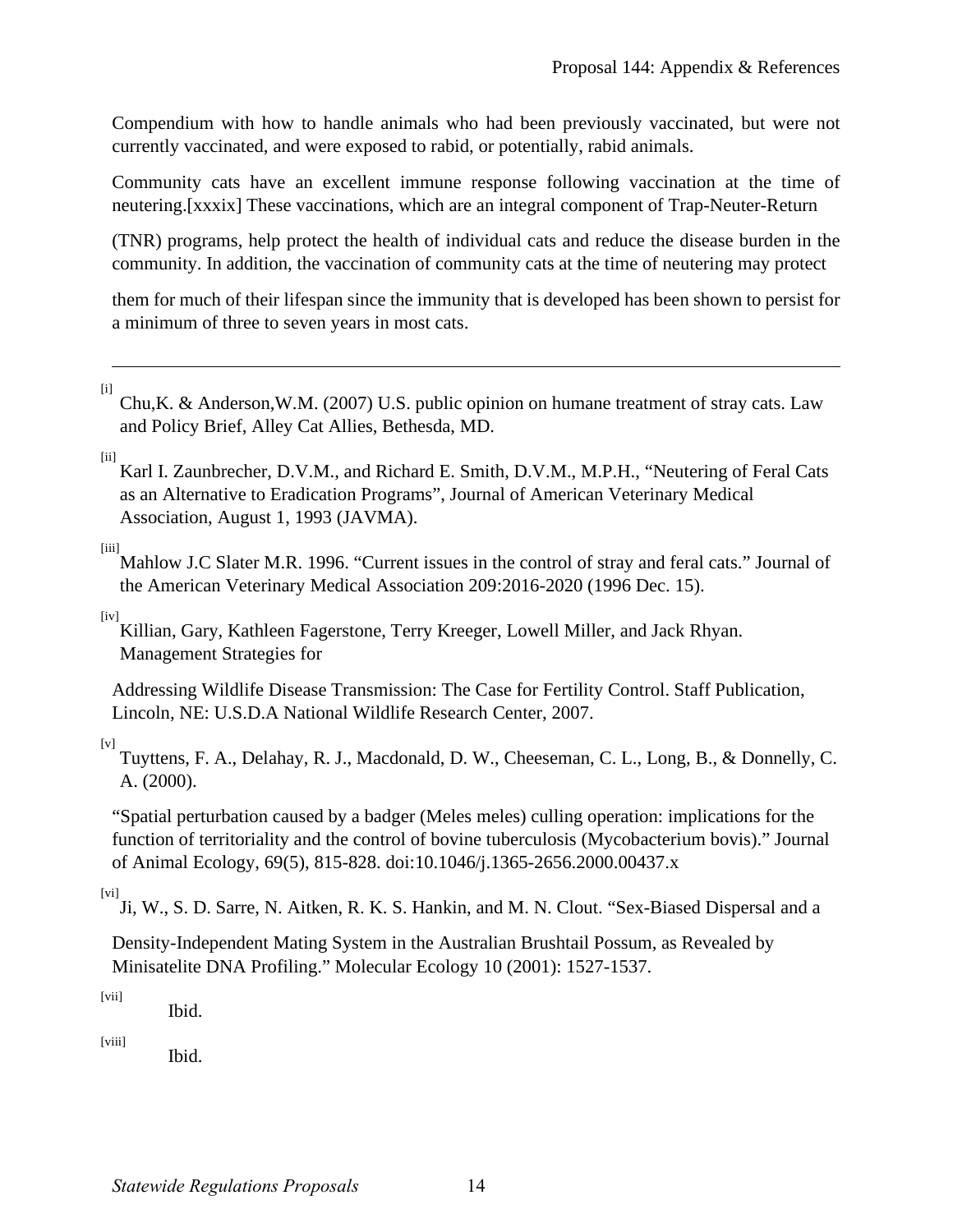[ix] Karl I. Zaunbrecher, D.V.M., and Richard E. Smith, D.V.M., M.P.H., "Neutering of Feral Cats as an Alternative to Eradication Programs", Journal of American Veterinary Medical Association, August 1, 1993 (JAVMA).

#### $[x]$

Killian, Gary, Kathleen Fagerstone, Terry Kreeger, Lowell Miller, and Jack Rhyan. Management Strategies for

Addressing Wildlife Disease Transmission: The Case for Fertility Control. Staff Publication, Lincoln, NE: U.S.D.A National Wildlife Research Center, 2007.

[xi] Mahlow J.C Slater M.R. 1996. "Current issues in the control of stray and feral cats." Journal of the American Veterinary Medical Association 209:2016-2020 (1996 Dec. 15).

[xii]

Karl I. Zaunbrecher, D.V.M., and Richard E. Smith, D.V.M., M.P.H., "Neutering of Feral Cats as an

Alternative to Eradication Programs", Journal of American Veterinary Medical Association, August 1, 1993 (JAVMA).

#### [xiii]

[http://www.washingtoncitypaper.com/news/city-desk/blog/13069891/district-may-target-feral](http://www.washingtoncitypaper.com/news/city-desk/blog/13069891/district-may-target-feral-cats-as-part-of-wildlif)[cats-as-part-of-wildlif](http://www.washingtoncitypaper.com/news/city-desk/blog/13069891/district-may-target-feral-cats-as-part-of-wildlif) e-action-plan

[xiv]

Maricopa County Animal Care & Control. "Living with Feral Cats." 2011.

[xv]

[http://www.sfgate.com/bayarea/article/Cats-San-Jose-shelter-spays-releases-strays-](http://www.sfgate.com/bayarea/article/Cats-San-Jose-shelter-spays-releases-strays-2437677.php)[2437677.php](http://www.sfgate.com/bayarea/article/Cats-San-Jose-shelter-spays-releases-strays-2437677.php) 

[xvi]

http[s://www.awla.org/services/feral-cat-program/](http://www.awla.org/services/feral-cat-program/) 

#### [xvii] [http://www.aplnj.org/assets/pdf/NACA\\_Interview.pdf](http://www.aplnj.org/assets/pdf/NACA_Interview.pdf)

#### [xviii]

http://www.petroglyphsnm.org/newsletters/fall\_2012/TNR\_is\_a\_success\_in\_Albuquerqu [e.html](http://www.petroglyphsnm.org/newsletters/fall_2012/TNR_is_a_success_in_Albuquerque.html) 

[xix]

[http://krqe.com/2016/07/16/city-funded-trap-and-release-program-touts-continuing](http://krqe.com/2016/07/16/city-funded-trap-and-release-program-touts-continuing-success/)[success/](http://krqe.com/2016/07/16/city-funded-trap-and-release-program-touts-continuing-success/) 

 $[xx]$ 

Virginia Department of Agricultural and Consumer Services

[xxi]

[http://philadelphia.cbslocal.com/2016/05/02/groups-join-forces-to-combat-feral-cat-problem-in](http://philadelphia.cbslocal.com/2016/05/02/groups-join-forces-to-combat-feral-cat-problem-in-bucks-county-park/)[bucks-county-park/](http://philadelphia.cbslocal.com/2016/05/02/groups-join-forces-to-combat-feral-cat-problem-in-bucks-county-park/)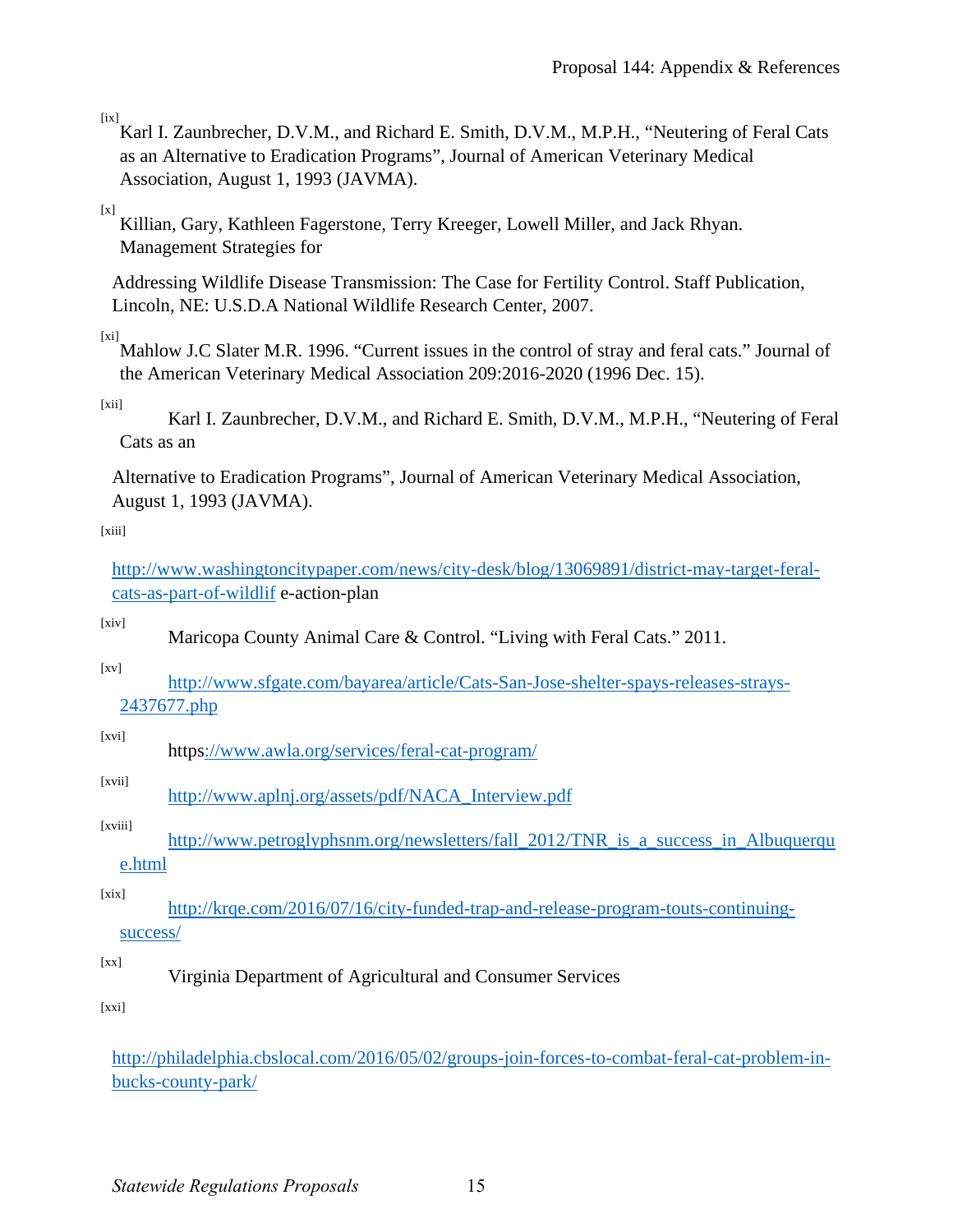[xxii]

Karl I. Zaunbrecher, D.V.M., and Richard E. Smith, D.V.M., M.P.H., "Neutering of Feral Cats as an

Alternative to Eradication Programs", Journal of American Veterinary Medical Association, August 1, 1993 (JAVMA).

| [xxiii]   | http://www.homelesscatnetwork.com/project-bay-cat.html                                                                                                                                                             |
|-----------|--------------------------------------------------------------------------------------------------------------------------------------------------------------------------------------------------------------------|
| [xxiv]    | https://www.facebook.com/pg/ProjectBayCat/about/?ref=page_internal                                                                                                                                                 |
| [xxv]     | http://www.fcnmhp.org/help-pet-owners/feral-freedom/                                                                                                                                                               |
| [xxvi]    | http://outthefrontdoor.com/2017/03/28/target-zeros-kentucky-initiative/                                                                                                                                            |
| [xxvii]   | https://www.facebook.com/pg/TNR.ABetterChance/about/?ref=page_internal                                                                                                                                             |
| [xxviii]  | Johnson KL & Cicirelli J. (2014) Study of the effect on shelter cat intakes and euthanasia<br>from a shelter neuter return project of 10,080 cats from March 2010 to June 2014.<br>https://peerj.com/articles/646/ |
| [x x i x] | http://www.sfgate.com/bayarea/article/Cats-San-Jose-shelter-spays-releases-strays-<br>2437677.php                                                                                                                  |
| [xxx]     | http://www.alleycat.org/major-steve-lamb-majorly-into-helping-cats/                                                                                                                                                |

[xxxi] [http://www.goupstate.com/news/20161018/county-oks-program-to-trap-and-treat-feral](http://www.goupstate.com/news/20161018/county-oks-program-to-trap-and-treat-feral-cats)[cats](http://www.goupstate.com/news/20161018/county-oks-program-to-trap-and-treat-feral-cats) 

<http://www.candgnews.com/news/year-try-out-tnr>

[i]<sub>Greene: Infectious Diseases of the Dog and Cat, 4th Edition. 2012.</sub>

- [ii] http[s://www.cdc.gov/parasites/npi](http://www.cdc.gov/parasites/npi)
- [iii] http[s://www.nimh.nih.gov/health/publications/schizophrenia-booklet/index.shtml#pub7](http://www.nimh.nih.gov/health/publications/schizophrenia-booklet/index.shtml#pub7)
- [iv] Colville and Berryhill. Handbook of Zoonoses: Identification and Prevention. 2007.
- [v] JAVMA. Vol 248. No. 7. April 1, 2016.
- [vi] Gordis, L., Epidemiology. 4th Ed. 2009.
- [vii] [https://www.avma.org/News/Journals/Collections/Documents/javma\\_230\\_1\\_52.pdf](https://www.avma.org/News/Journals/Collections/Documents/javma_230_1_52.pdf)